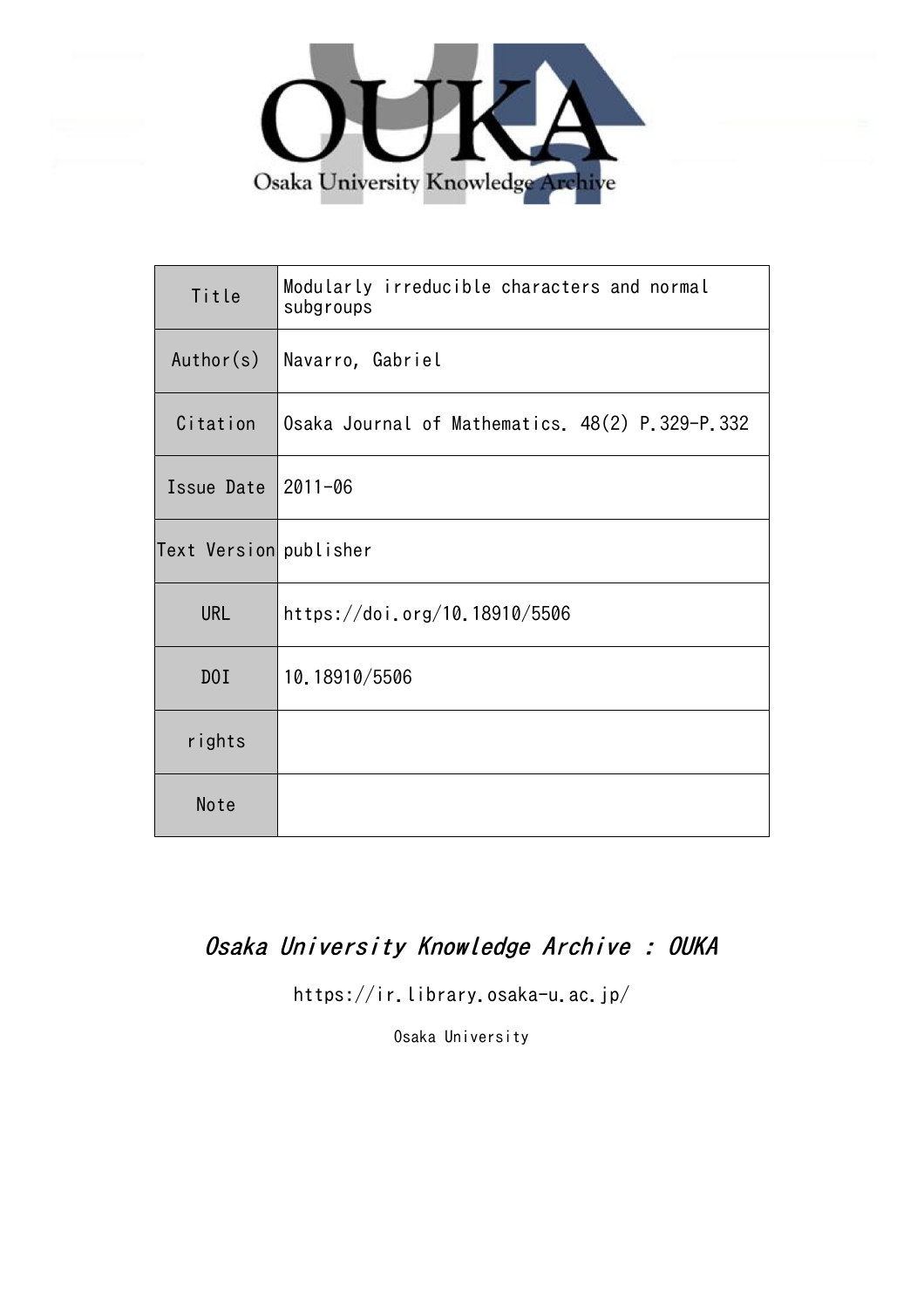Navarro, G. Osaka J. Math. **48** (2011), 329–332

## **MODULARLY IRREDUCIBLE CHARACTERS AND NORMAL SUBGROUPS**

#### GABRIEL NAVARRO

(Received September 18, 2009, revised November 18, 2009)

### **Abstract**

Let *G* be a finite *p*-solvable group, where *p* is an odd prime. Suppose that  $\chi \in$ Irr(*G*) lifts an irreducible *p*-Brauer character. If  $G/N$  is a *p*-group, then we prove that the irreducible constituents of  $\chi_N$  lift irreducible Brauer characters of *N*. This result was proven for  $|G|$  odd by J.P. Cossey.

#### **1. Introduction**

Let *G* be a finite group and let *p* be a prime. Let  $\text{Irr}(G)$  be the set of the irreducible complex characters of  $G$ , and let  $IBr(G)$  be a set of irreducible Brauer characters of *G*. If  $\chi \in \text{Irr}(G)$ , then the restriction  $\chi^0$  of  $\chi$  to the *p*-regular elements of *G*,

$$
\chi^0 = \sum_{\varphi \in \operatorname{IBr}(G)} d_{\chi\varphi}\varphi,
$$

decomposes as a sum of irreducible Brauer characters. Sometimes we have that  $\chi^0$ IBr(*G*). When this occurs, J.P. Cossey has investigated when the same happens for the normal irreducible constituents of  $\chi$  ([1]). Aside of the case where  $\chi$  has defect zero (i.e.,  $\chi(1)_p = |G|_p$ ), it seems difficult to control the behavior of the normal constituents of  $\chi$ . Somehow surprisingly, it is proven in [1] that normal irreducible constituents also lift modular characters, whenever  $G/N$  is a *p*-group and  $|G|$  is odd. The proof of that result relies on non-trivial facts from [10] (among others).

Our aim in this note is to give an essentially self-contained proof of a slightly more general result.

**Theorem A.** Let p be an odd prime and let G be a p-solvable group. Let  $\chi \in$ Irr(*G*) with  $\chi^0 = \varphi \in \text{IBr}(G)$ *. Suppose that*  $G/N$  *is a p-group. If*  $\theta \in \text{Irr}(N)$  *is under*  $\chi$ , *then*  $\theta^0 \in {\rm {IBr}}(N)$ .

Theorem A is not true for  $p = 2$ , even for solvable groups. A counterexample is provided by  $G = GL(2, 3)$  and  $N = SL(2, 3)$ , where here  $\chi \in \text{Irr}(G)$  is non-rational of

<sup>2000</sup> Mathematics Subject Classification. 20C15, 20C20.

This research is partially supported by MTM2007-61161 and MTM2010-15296 of the Spanish Ministerio de Educación y Ciencia.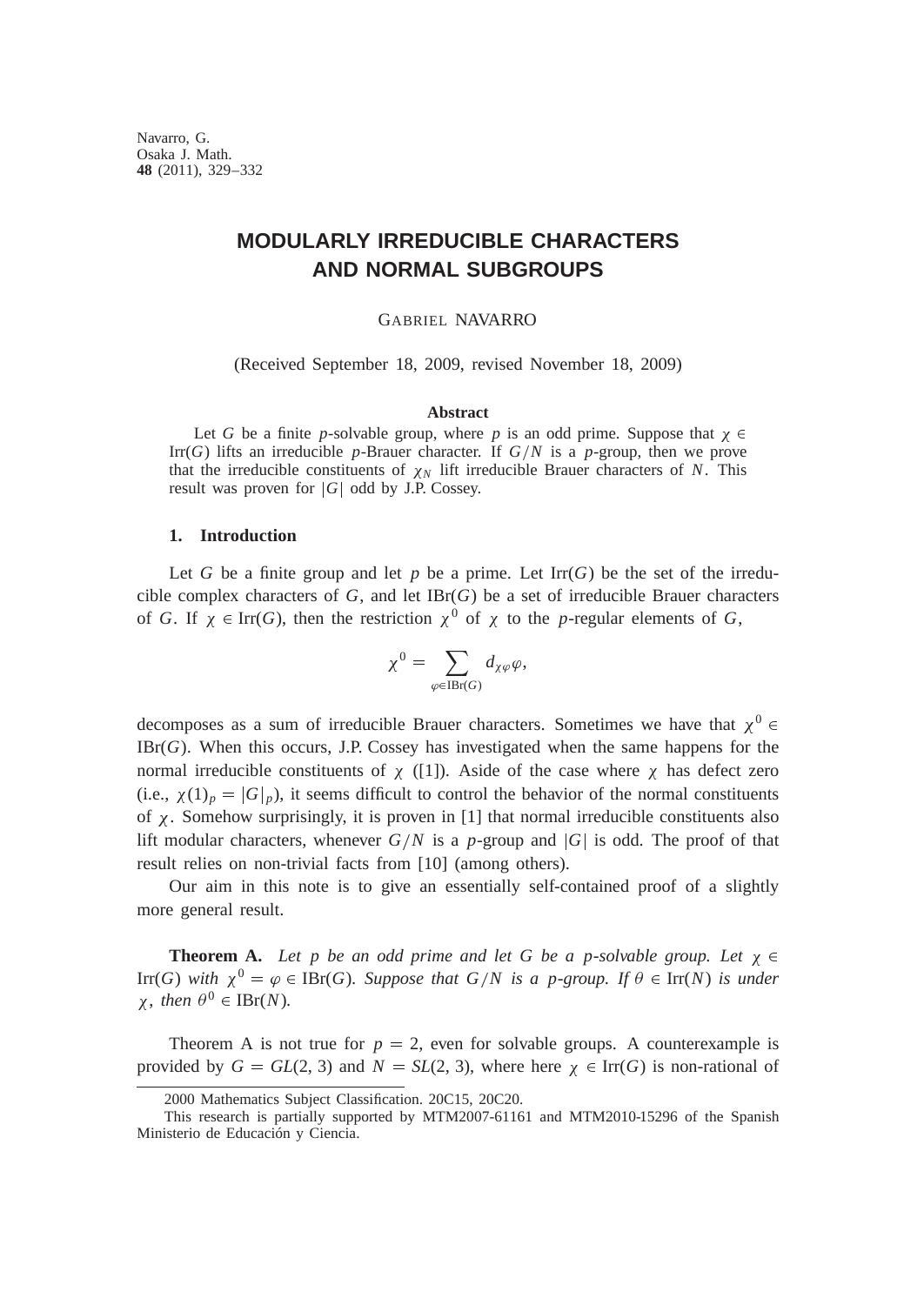degree 2. On the other hand, it has not been easy at all to find a counterexample of Theorem A for non-*p*-solvable groups. Finally, T. Okuyama (and independently P.H. Tiep) found that if  $p = 3$ ,  $N = PSU_3(8)$  and  $G = PGU_3(8)$ , then *G* has irreducible characters  $\chi \in \text{Irr}(G)$  of degree  $\chi(1) = 399$ , which are modularly irreducible, and such that  $\chi_N = \theta \in \text{Irr}(N)$  does not lift an irreducible Brauer character of *N*.

Part of this work was done while I was visiting the University of Chiba in Japan. I would like to give my thanks to Shigeo Koshitani for the hospitality. Also, my thanks to N. Kunugi and T. Okuyama for helpful discussions on the subject.

#### **2. Proofs**

Our notation for characters follows [6] and [9]. For instance, if  $\chi$  is a character, then  $o(\chi)$  is the order of the linear character det( $\chi$ ), where  $\chi$  is any representation affording  $\chi$ . We shall use Gajendragadkar  $\pi$ -special characters. These are the irreducible characters  $\chi$  of  $\pi$ -separable groups such that for every subnormal irreducible constituent  $\theta$  of  $\chi$  we have that  $o(\theta)\theta(1)$  are  $\pi$ -numbers ([3]). Every primitive character of a  $\pi$ -separable group factors as a product of a  $\pi$ -special and a  $\pi'$ -special characters (Corollary (4.7) of [4]). The reader is invited to read [3] and [4]. In the proof of the key lemma below we use a much deeper result: if  $2 \notin \pi$ ,  $\chi \in \text{Irr}(G)$  is  $\pi$ -special and  $\chi_H \in \text{Irr}(H)$  for some subgroup *H* of *G*, then  $\chi_H$  is  $\pi$ -special. (This is Theorem A of [5].)

The key result to prove Theorem A is the following.

**Lemma 2.1.** Let G be p-solvable with  $p > 2$ . Let  $\chi \in \text{Irr}(G)$  be p-special. If  $\chi(1) > 1$ , *then*  $\chi^0$  *is not in* IBr(*G*).

Our first proof of this lemma contained a mistake that was pointed out by the careful reading of the referee, and for what we thank him/her. But also, we are also very grateful to I.M. Isaacs for providing us with a more general result whose corollary gave a correct proof of our lemma. After reading Isaacs proof, we found the following one.

Proof of Lemma 2.1. Let  $M = \text{ker}(\chi)$ . Then  $\chi$  considered as an irreducible character of  $G/M$  is both *p*-special and *p*-Brauer irreducible. So arguing by induction on *|G|*, we may assume that  $\chi$  is faithful. In particular,  $\mathbf{O}_p(G) = 1$  by Corollary (4.2) of [3]. Now, let  $N = \mathbf{O}_p(G)$ ,  $K/N = \mathbf{O}_{p'}(G/N)$ , and let *L* be a *p*-complement of *K*. By the Frattini argument, we have that  $G = N N_G(L)$ . Write  $H = N_G(L)$ .

We claim now that  $\chi_H \in \text{Irr}(H)$ . Write  $\varphi = \chi^0 \in \text{IBr}(G)$ . Since  $N \subseteq \text{ker}(\varphi)$  and  $NH = G$ , then we see that  $\varphi_H$  is irreducible. (This follows from the fact that if X is any representation affording  $\varphi$ , then  $\mathcal{X}(nh) = \mathcal{X}(h)$  for  $n \in \mathbb{N}$  and  $h \in H$ . Hence  $\mathcal{X}(G) = \mathcal{X}(H)$  and  $\mathcal{X}_H$  affords an irreducible representation.) Since  $(\chi_H)^0 = \varphi_H$  is irreducible, we easily see that  $\chi_H$  is irreducible too.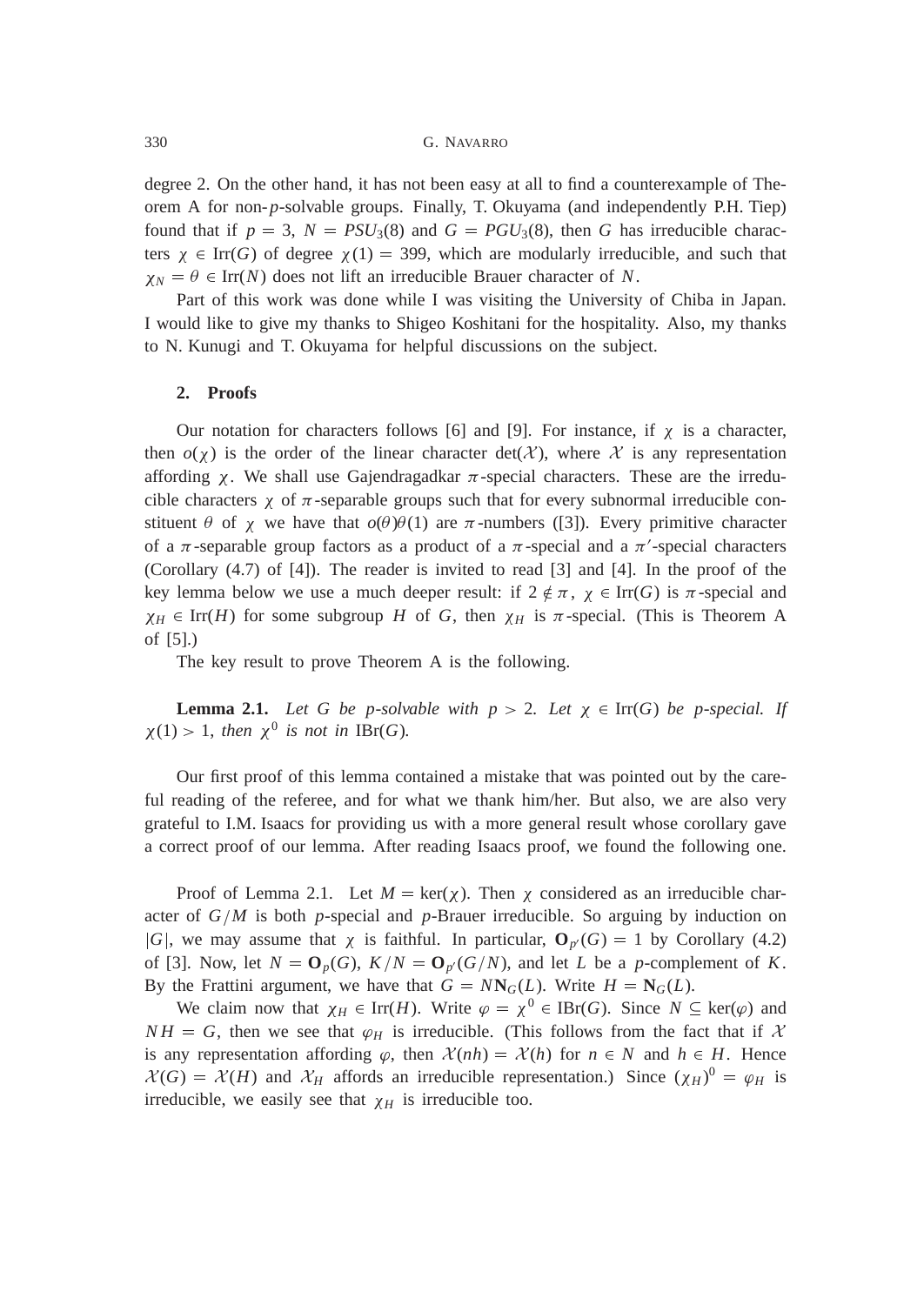But now, by Theorem A of [5], we have that  $\chi_H$  is *p*-special. Therefore,  $L \subseteq$ ker  $\chi_H \subseteq \text{ker}(\chi) = 1$ . We conclude that  $N = G$ . In this case, the principal Brauer character of *G* is the only Brauer irreducible Brauer character of *G*, and the proof of the lemma is complete.  $\Box$ 

In the proof of Theorem A we shall use vertices of Brauer characters and a result of A. Watanabe ([11]). This result of Watanabe is proven in a different form in [8]. Even more recently, another proof is presented in [2], which uses techniques closer to the ones used in this paper.

In *p*-solvable groups, vertices of Brauer characters are particularly easy to understand: If  $\varphi \in \text{IBr}(G)$ , then  $\varphi$  is induced from some  $\mu \in \text{IBr}(U)$  of  $p'$ -degree (see Huppert's Theorem (10.11) of [9]), and the Sylow *p*-subgroups of *U* are uniquely determined by  $\varphi$  up to *G*-conjugacy (see [7]). These are the *vertices* of  $\varphi$ . If  $\varphi$  has vertex *Q*, then we have that  $\varphi(1)_p = |G|_p / |Q|$ .

**Lemma 2.2** (Watanabe). *Suppose that* G is p-solvable, and  $\varphi \in \text{IBr}(G)$ . Let  $N \triangleleft$ *G* and  $\theta \in \text{IBr}(N)$  *be under*  $\varphi$ *. Then there exists a vertex Q of*  $\varphi$  *such that Q*  $\cap$  *N is a* vertex of  $\theta$ .

Now we prove Theorem A. The final assertion on the stabilizers was also noticed in [1].

**Theorem 2.3.** Suppose that G is p-solvable, where p is odd. Let  $\chi \in \text{Irr}(G)$  with  $\chi^0 = \varphi \in \text{IBr}(G)$ *. Suppose that*  $G/N$  *is a p-group. If*  $\theta \in \text{Irr}(N)$  *is under*  $\chi$ *, then*  $\theta^0 \in \text{IBr}(N)$ *. Furthermore the stabilizers*  $I_G(\theta) = I_G(\theta^0)$  *coincide.* 

Proof. We argue by induction on  $|G : N|$  that  $\theta^0 \in {\rm {IBr}}(N)$ . Suppose that  $N <$  $M \triangleleft G$ , with  $|G : M| = p$ , and let  $\psi \in \text{Irr}(M)$  be between  $\chi$  and  $\theta$ . By induction we have that  $\psi^0 \in {\rm {IBr}}(M)$  and also, by induction, we have that  $\theta^0 \in {\rm {IBr}}(N)$ . Hence we may assume that  $|G \cdot N| = p$ .

First suppose that  $\theta^G = \chi$ . Then  $(\theta^0)^G = \varphi$  is irreducible and necessarily  $\theta^0 =$  $\eta \in \text{IBr}(N)$  is irreducible too. Hence, we may assume that  $\chi_N = \theta$ .

Now, let  $\gamma \in \text{Irr}(W)$  be a primitive character inducing  $\chi$ . Then  $\gamma = \alpha \beta$ , where  $\alpha$ is p'-special and  $\beta$  is p-special. Since  $\gamma^0 \in {\mathrm {IBr}}(W)$ , it follows that  $\beta^0 \in {\mathrm {IBr}}(W)$ . By Lemma 2.1, we deduce that  $\gamma$  has  $p'$ -degree. Thus  $\chi(1)_p = |G|_p / |Q|$ , where  $Q \in$  $Syl_p(W)$ . Also, since  $WN = G$  by Mackey (Problem (5.7) of [6]), it follows that  $NQ = G$ . Notice now that  $\varphi = (\gamma^0)^G$  and Q is a vertex for  $\varphi$ .

Now, let  $\tau \in \text{IBr}(N)$  a Brauer constituent of  $\theta^0$ , which therefore lies under  $\varphi$ . By Lemma 2.2, there exists a vertex  $Q_1$  of  $\varphi$  such that  $Q_1 \cap N$  is a vertex for  $\tau$ . Now,  $Q_1 = Q^n$  for some  $n \in N$  (because  $QN = G$ ), and hence we may assume that  $Q_1 = Q$ . Thus  $Q \cap N$  is a vertex for  $\tau$ . Therefore  $\tau(1)_p = |N|_p / |Q \cap N|$ . But then

$$
\varphi(1)_p = \tau(1)_p.
$$